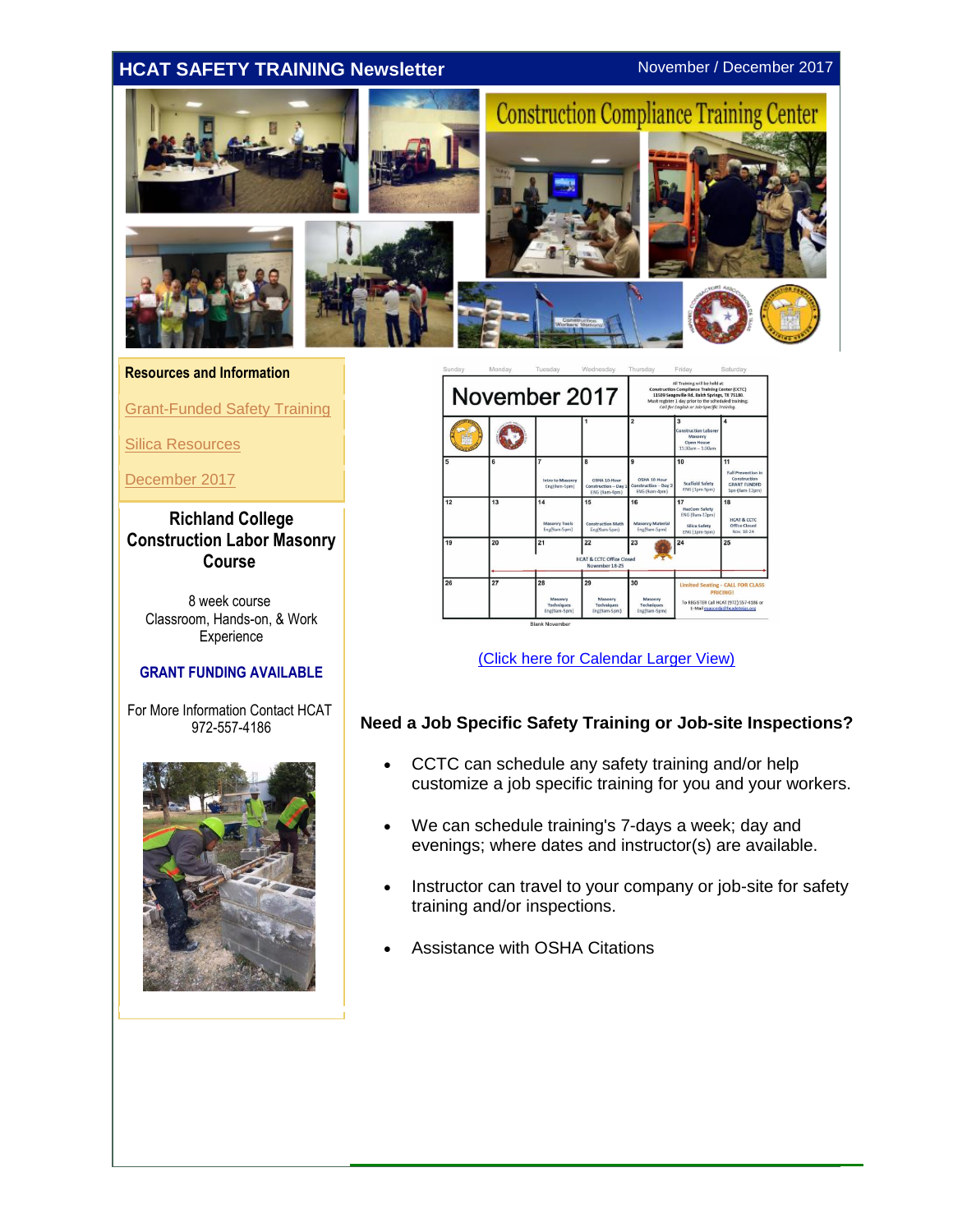<span id="page-1-0"></span>

#### **Construction Compliance Training Center** (CCTC)

was established by *Compacion Foundation* and *The Hispanic Contractors Association de Tejas* and opened in April 2014 to train, educate, and address occupational safety and health problems within the constriction industry.

CCTC strives to provide the highest quality hands-on and classroom training possible. At times the demand for certified workers exceeds training capacity, or is required in remote locations. In these situations, our mobile training providers can quickly provide the required training.

# **CONTACT INFORMATION**

**HCA de Tejas** 11509 Seagoville Rd. Balch Springs, TX 75180

**Elizabeth A. Sauceda, Training Director** [esauceda@hcadetejas.org](mailto:esauceda@hcadetejas.org)

> **(972)557-4186** [www.hcadetejas.org](http://r20.rs6.net/tn.jsp?t=hans6w8ab.0.0.rhdybgfab.0&id=preview&r=3&p=http%3A%2F%2Fwww.hcadetejas.org)

# **Grant-Funded Safety Training**

## **Fall Prevention in Construction**



This is a 4-hour fall prevention in construction safety training that includes hands-on fall prevention harness training. Training available in Spanish and English. A Certificate of Completion and Wallet Size Cards are provided at completion of training

## *Course Review:*

- Introduction to OSHA
- Fall Hazards: Ladders
- Fall Hazards: Scaffolds
- Fall Hazards: Fall from Heights
- Fall Hazards: Roofs
- Accident Prevention
- Personal Fall Arrest System Hands-on Training

*Upcoming Training:* Saturday, November 11 at 8am to 12pm at CCTC in Balch Springs, TX

## **[Host Training at your Location at NO COST](http://r20.rs6.net/tn.jsp?t=hans6w8ab.0.0.rhdybgfab.0&id=preview&r=3&p=http%3A%2F%2Ffiles.constantcontact.com%2F1fc0c1c4101%2F9c493021-97b8-42ba-85a4-875d5c9d65d9.pdf) [\(Click Here For More Information\)](http://r20.rs6.net/tn.jsp?t=hans6w8ab.0.0.rhdybgfab.0&id=preview&r=3&p=http%3A%2F%2Ffiles.constantcontact.com%2F1fc0c1c4101%2F9c493021-97b8-42ba-85a4-875d5c9d65d9.pdf)**

For More information and/or to Register Call (972) 557-4186 or [esauceda@hcadetejas.org](mailto:esauceda@hcadetejas.org)

**Protect Workers from Exposure to Respirable Crystalline Silica**

**OSHA will delay enforcement of the respirable crystalline silica standard for construction until September 23, 2017, to conduct additional outreach and provide educational materials and guidance for employers.**



- **[The Small Entity Compliance Guide for General Industry](http://r20.rs6.net/tn.jsp?t=hans6w8ab.0.0.rhdybgfab.0&id=preview&r=3&p=https%3A%2F%2Fwww.osha.gov%2FPublications%2FOSHA3911.pdf)  [and Maritime](http://r20.rs6.net/tn.jsp?t=hans6w8ab.0.0.rhdybgfab.0&id=preview&r=3&p=https%3A%2F%2Fwww.osha.gov%2FPublications%2FOSHA3911.pdf)**
- **[The Small Entity Compliance Guide for Construction](http://r20.rs6.net/tn.jsp?t=hans6w8ab.0.0.rhdybgfab.0&id=preview&r=3&p=https%3A%2F%2Fwww.osha.gov%2FPublications%2FOSHA3902.pdf)**